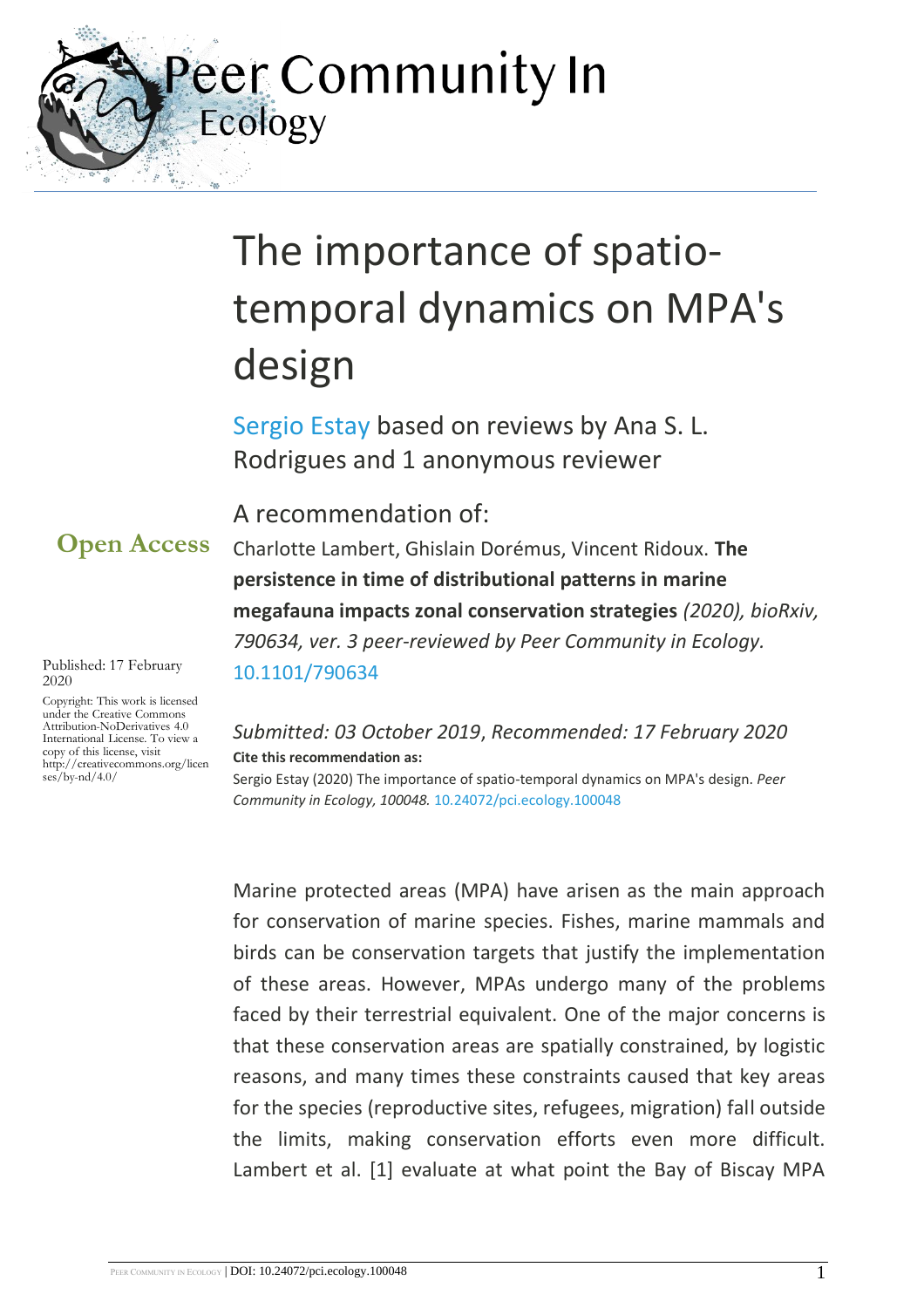

contains key ecological areas for several emblematic species. The evaluation incorporated a spatio-temporal dimension. To evaluate these ideas, authors evaluate two population descriptors: aggregation and persistence of several species of cetaceans and seabirds. The authors determined that despite the MPA contains key areas for some species, for many others the key areas fall outside the MPA (aggregation sites) or observed aggregation sites are poorly persistent in time. They found that aggregation and persistence behave as two uncorrelated descriptors of the spatio-temporal distribution of populations. Variability of both characteristics was species-specific, but in all cases the message is clear: both features must be taken into account to evaluate the effectiveness of MPAs. Both conclusions pointed out to the difficulties that a strategy based on MPAs could face when the target are those species with low aggregation or those where key sites show low persistence in time. Conceptually, the manuscript and its conclusions are very interesting, specially its recommendation of including temporal variability of species abundances and aggregation in the design of MPAs. However, despite the clear biological importance of persistence and aggregation of the conservation targets for the design of a MPA, its implementation will still be an extremely complex task. A first constraint is that important areas for one species could not be relevant for others, making the design of the MPA difficult because the more target species we include the larger the area needed for the MPA. As a consequence, the management of the MPA turns difficult and expensive as the area increases. These increased costs could be a key point for accepting/rejecting the implementation of these MPAs for governments. Also larger areas could imply highest level of conflict with local communities or stakeholders. In many the inclusion inside MPAs of areas with traditional social or economic use will be a major source of conflict with the people. Despite these difficulties, the results of Lambert et al. [1] give us a key message for improving MPA's design. The best strategy for including their conclusions in the effective implementation of these areas will be the next target in conservation research.

#### **References**

[1] Lambert, C., Dorémus, G. and V. Ridoux (2020) The persistence in time of distributional patterns in marine megafauna impacts zonal conservation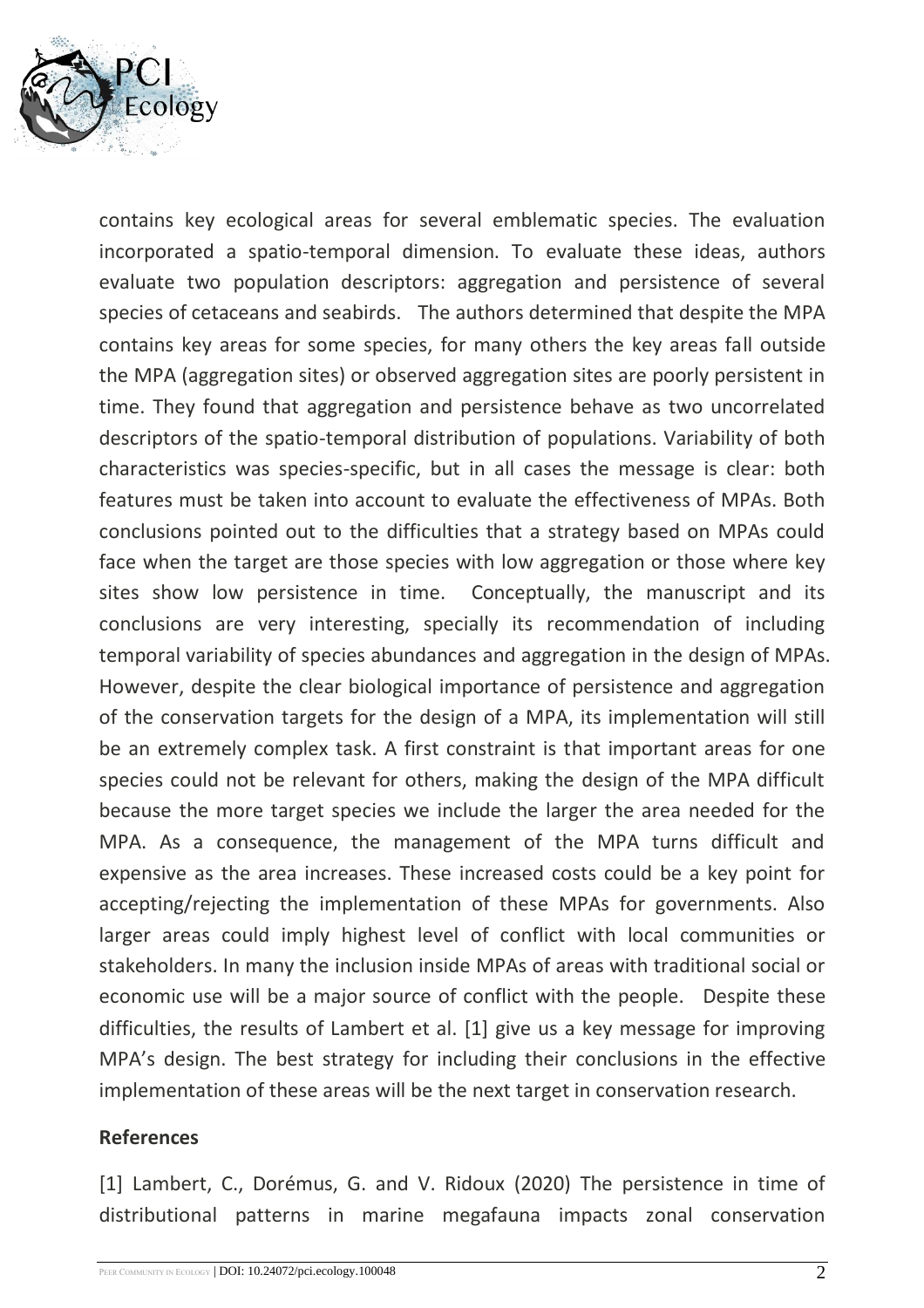

strategies. bioRxiv, 790634, ver. 3 peer-reviewed and recommended by PCI Ecology. doi: [10.1101/790634](https://dx.doi.org/10.1101/790634)

# Revision round #1

#### *2019-12-02*

Marine protected areas (MPA) have arisen as the main approach for conservation of marine species. Fishes, marine mammals and birds can be conservation targets that justify the implementation of these areas. However, MPAs undergo many of the problems faced by their terrestrial equivalent. One of the major concerns is that these conservation areas are spatially constrained, by logistic reasons, an many times these constrains caused that key areas for the species (reproductive sites, refugees, migration) fall outside the limits, making conservation efforts even more difficult. Lambert et al. evaluate at what point the Bay of Biscay MPA contains key ecological areas for several emblematic species. The evaluation incorporated a spacio-temporal dimension. In particular, authors use aggregation as a measure for spatial identification of key areas, and persistence for identifying key areas in time. The authors determined that despite the MPA contains key areas for some species, for many others the key areas fall outside the MPA (aggregation sites) or observed aggregation sites are poorly persistent in time. Both conclusions pointed out to the difficulties that a strategy based on MPAs could faced when the target are those species with low aggregation or those where key sites show low persistence in time. Conceptually, the manuscript and its conclusions are very interesting, specially its recommendation of including temporal variability of species abundances and aggregation in the design of MPAs. However, some points in methods and results could open the door to question the validity of the particular results. A major concern is the low goodness of fit of the habitat models. Explained deviance for most species is below 40%. Because most of the results are sustained in the prediction of these models, the low quality of them could be a major confusion factor for evaluating the hypotheses the manuscript implicitly proposed. I think the inclusion of new relevant environmental variables could be an useful next step to guarantee that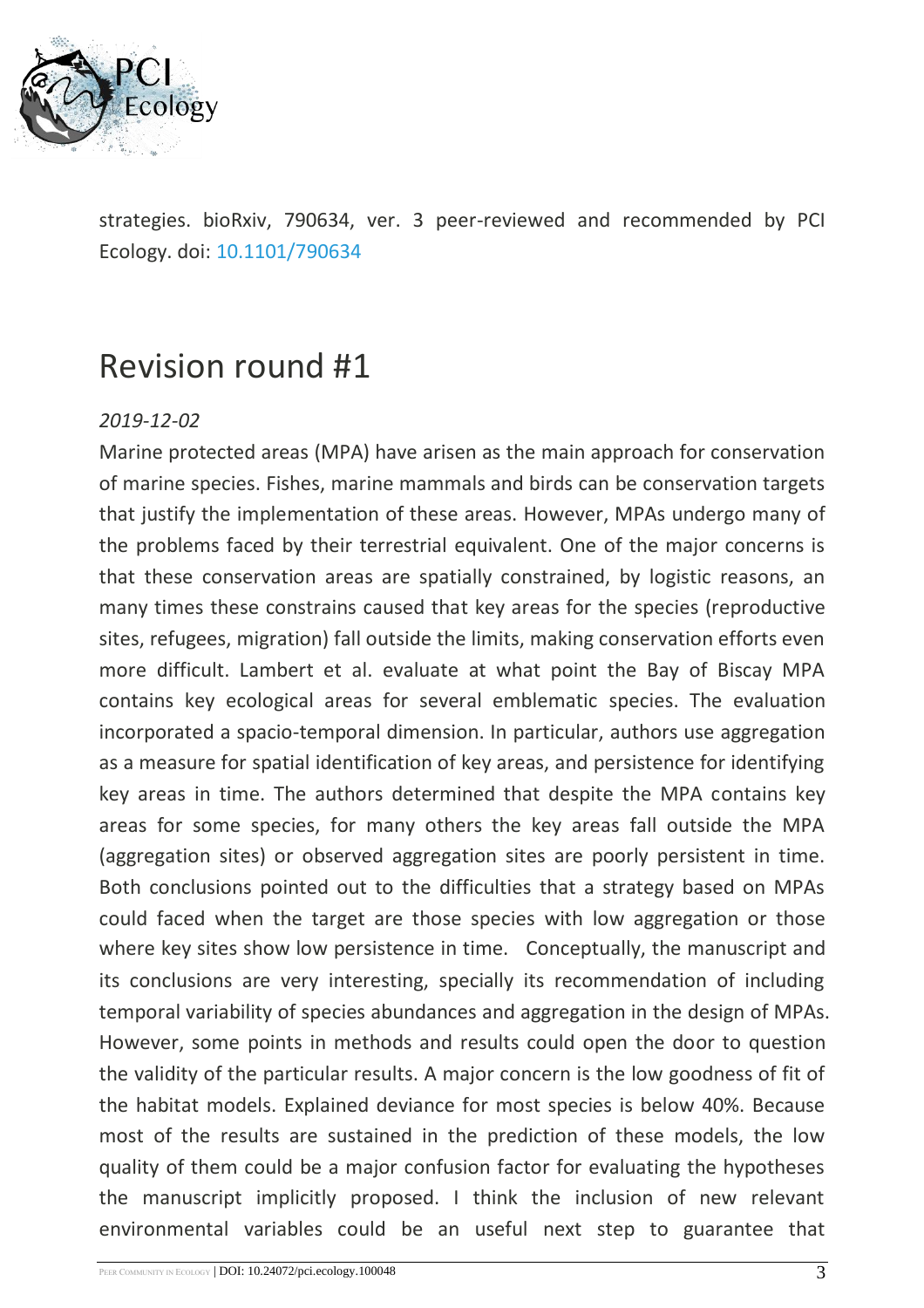

conclusions are supported by good-quality models. These variables could be related to the general habitat or can be selected specially for each species, the important point is select variables with clear ecological meaning, and so improve the quality of the models. In terms of the formal aspects of the manuscript, some parts need improvements. In reference to methods, authors indicated that the habitat modeling step is already published, but the inclusions of major details of the process would help to the reader. Currently, many aspects of the modeling require the reader review the previous manuscript. Also many clarifications are needed. For example, frequency of PELGAS cruises, distribution of the times each cell was sampled, the justification of the selected environmental variables, etc., need a better description and explanation. Reviewers also point out to some methodological steps that need clarification like the meaning of aggregation, the transformation of abundances to proportions, and the selection of thresholds. In general, this is a valuable manuscript with some interesting and opportune conclusions for improvement the role of MPAs. I think that including the previous points and clarification current concerns could be a major improvement of it.

### *Preprint DOI:* <https://doi.org/10.1101/790634> Reviewed by [Ana S. L. Rodrigues,](https://ecology.peercommunityin.org/public/viewUserCard?userId=861) 2019-11-07 20:48

I commend the authors for an interesting and well-written manuscript. I have many comments, but they are mostly minor – see comments in the attached PDF file. They mainly cover suggestions for: - Improving wording clarity and consistency - Improving clarity in the presentation of the methods (including by clarifying better what is new in relation to previous work) - Additional points of discussion: o In some cases single species are modelled, in others multiple ones – why? And does it affect potentially the results? o For some species the "global model" was used, for others the "interaction model" - if I am understanding correctly, if the interaction model is better it indicates that (for that given species) there is significant variation in habitat preferences across years, which adds another layer of "dynamism" (over and above geographical variation across the years) o Variation across years is much discussed, but seasonal variation is never mentioned… o Model quality is never discussed, yet it is quite variable across species (implications for the results?)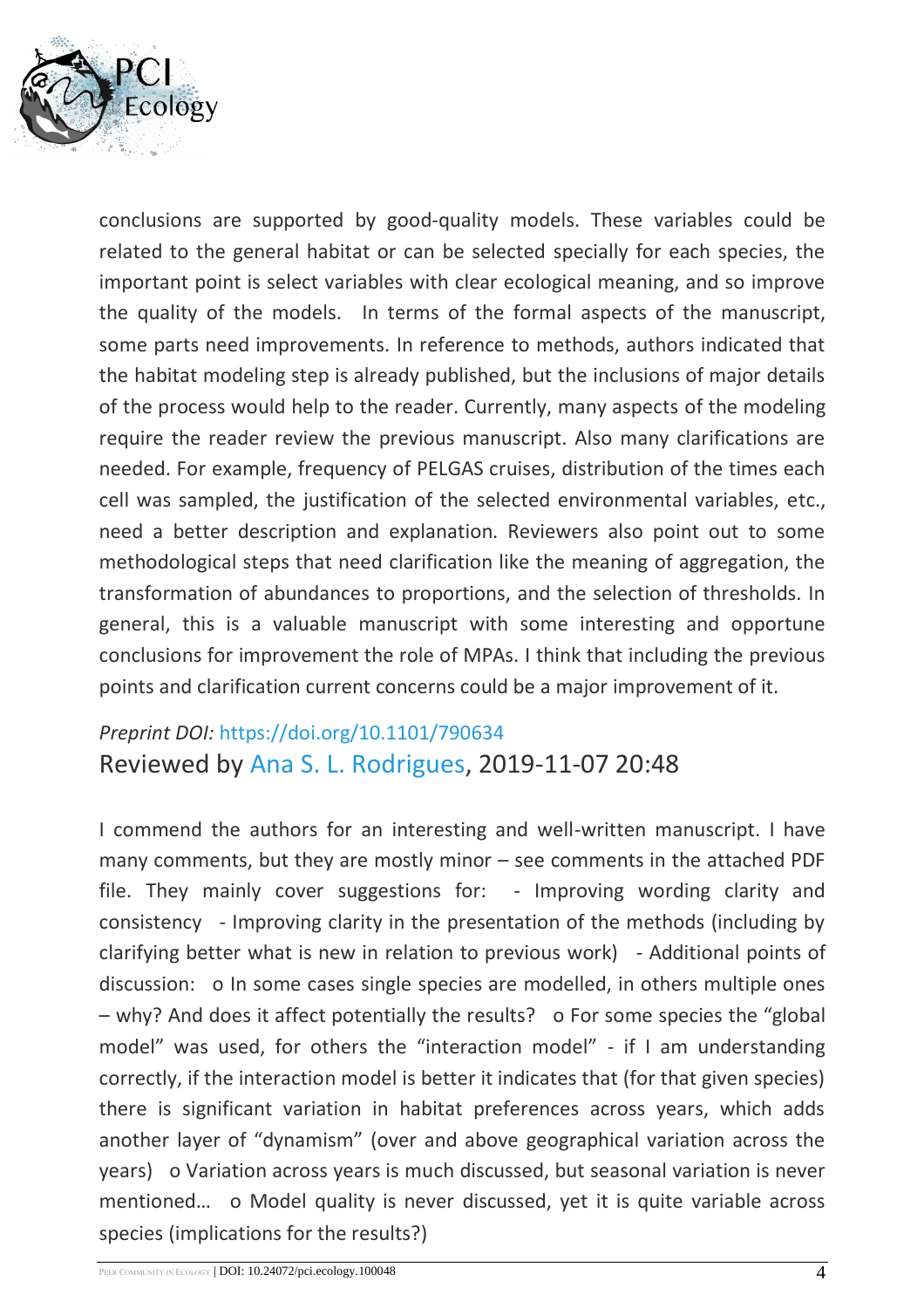

#### [Download the review \(PDF file\)](https://ecology.peercommunityin.org/download/t_reviews.review_pdf.96e23794512002a2.4c616d626572745f6574616c5f436f6d6d656e7465642e66756c6c2e706466.pdf)

#### Reviewed by anonymous reviewer, 2019-11-08 11:24

The manuscript is clearly written and has done choices in the presentation of material and methods and results which allow to go quite directly to the important points. It is also interesting to have a positive feedback on the MPA conservation approach in BoB. I think the discussion could go a bit further in discussing the possibilities for non-static conservation approaches, considering how this is introduced from the beginning of the paper.

#### Introduction.

Similarly to your definition of core areas of distribution, It could be useful to include a more precise definition of what you call aggregation level. I appreciate that you clearly write steps of research and briefly introduce the methodological approach. Could you also introduce the associated hypothesis in the introduction, rather than in the results part, where they are currently located ?

#### Material and methods

What is the frequency (over one year) of the PELGAS cruises ? You introduction the importance of the study in regard to the possible annual variability linked, among others, to breeding : is it possible to account for this with the PELGAS cruises ? What do those cruises represent from this variability ? In Figure 1.(a), the isobath – 4000m is not clearly visible (really thin).

Please add the SST abbreviation just after the first time you use "sea surface temperature".

I understand the modeling procedure has already been presented in a previous work. However, it seems valuable to include the results of the PCA in the supplementary.

Model selection by AIC shows that for storms petrels delta AIC was only 2 : how do you justify the choice of the global model rather than the interaction one ?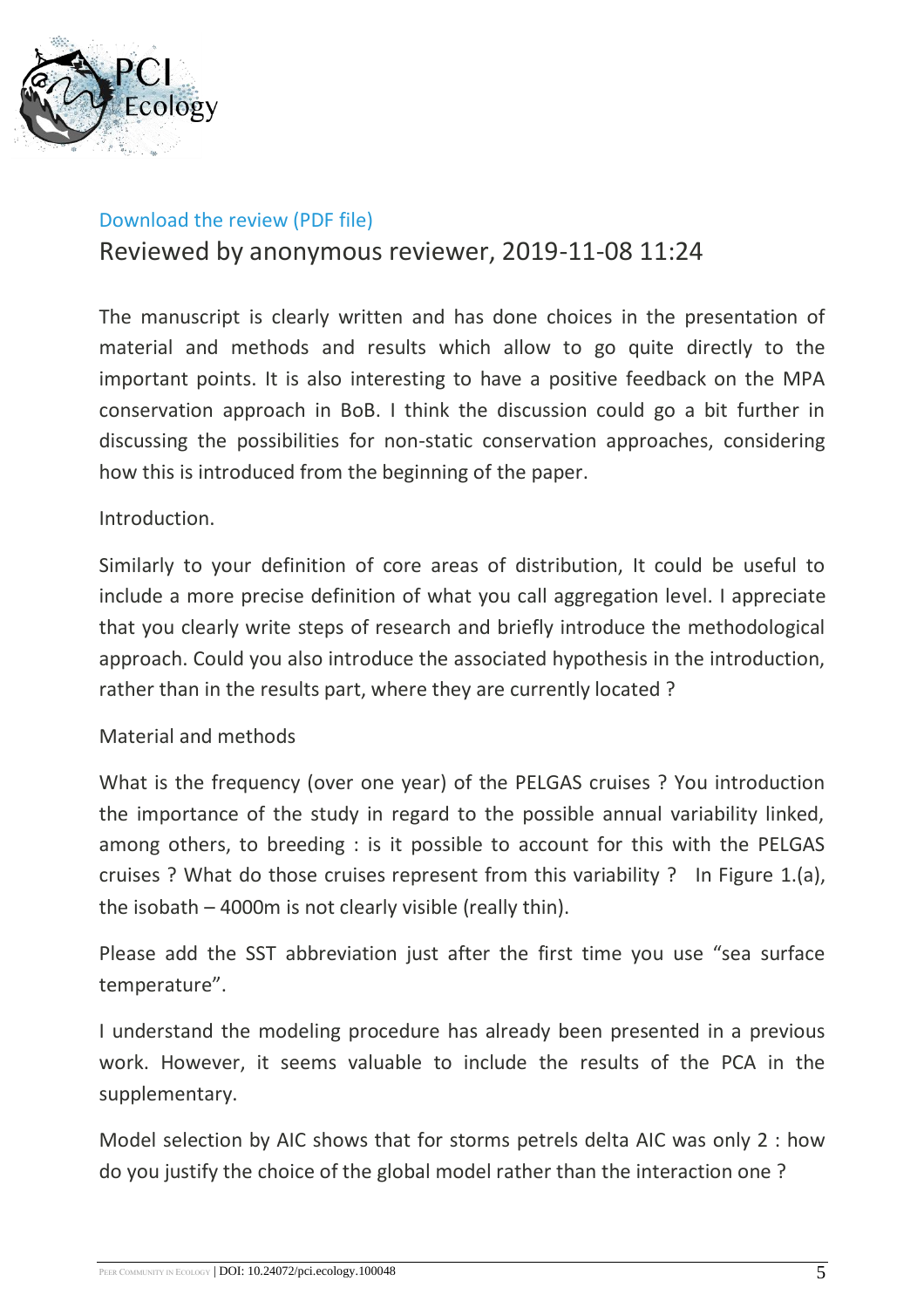

The description of the transformation from abundance maps to proportion maps could be reformulated to make it clearer. (First explain the prediction within the PELGAS stratum, them explain how it is used as a basis to compute the proportion ?).

The introduction defines the core areas of distribution as the ones containing 50% of the population. Here, you introduce the 75% threshold : you may explain why (did it appeared interesting during the statistical analysis ?). Why do you make this distinction here while you do not use it again in the rest of the paper ?

Results

 $3.1 -$ 

3.2 Move the hypothesis presented here to the introduction. And maybe just remind them here. Maybe reformulate the hypothesis : "proportions of population covered" : we may not know at that point covered by what.

3.3 You propose a precise definition for persistent area at the end of point 3.4. : it would be more valuable to put it at the beginning of 3.3.

3.4 "We saw above that black-legged kittiwake core areas spatial extent was reduced, but their localisation quite variable" : please reformulate.

**Discussion** 

"The relationship between the proportion of population and surface clearly showed that we had several species ..." : please reformulated to avoid "we had".

"As such, we confirm the potential of species with more aggregated distribution for zonal conservation, but species to be good candidate, these areas ..." : please reformulate, this is a bit unclear.

You point out that non-zonal conservation approaches might be more useful for some of the species. Could you develop this point ? What do we need to know for this ? Which temporal depth would we need to manage such conservation approaches ?